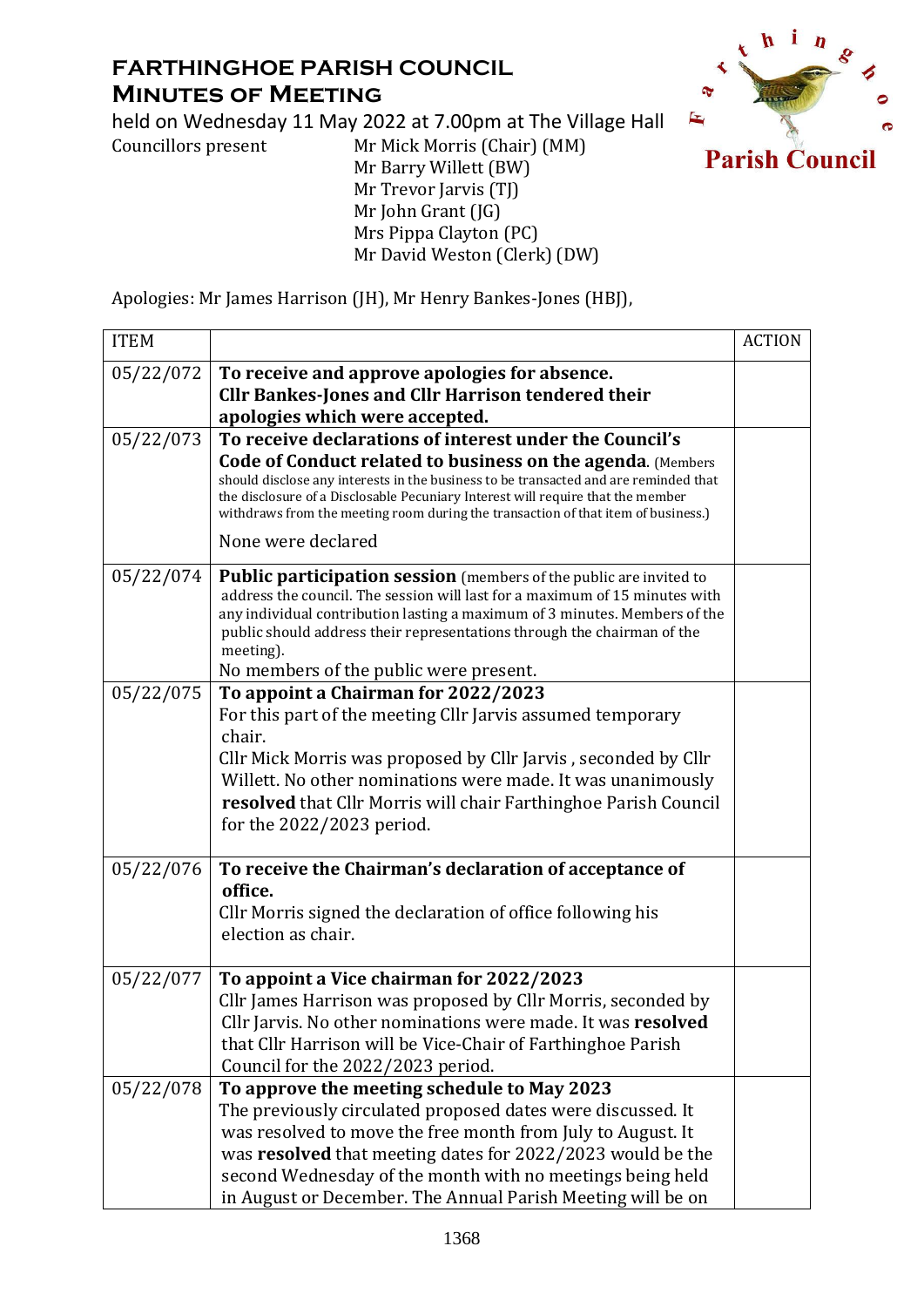|           | 19 April 2023 and the Parish Council AGM will be on 10 May<br>2023                                                                  |           |
|-----------|-------------------------------------------------------------------------------------------------------------------------------------|-----------|
| 05/22/079 | <b>WNC Councillors Q&amp;A</b>                                                                                                      |           |
|           | No Cllrs from WNC were present.                                                                                                     |           |
| 05/22/080 | Jubilee 2022                                                                                                                        |           |
|           | Wendy Hancock was unable to be present because the Jubilee                                                                          |           |
|           | Committee were holding a meeting at the same time. She had                                                                          |           |
|           | therefore emailed the clerk who read out the proposals for the                                                                      |           |
|           | weekend. A number of invoices were presented totalling                                                                              |           |
|           | £226.81. One invoice didn't have a figure on it for a single<br>jubilee mug. It was resolved to approve repaying these              | DW        |
|           | invoices. Clerk also to obtain the missing value.                                                                                   |           |
| 05/22/081 | To receive and approve for signature the minutes of the                                                                             |           |
|           | meeting held on 13 April 2022                                                                                                       |           |
|           | It was resolved that the minutes of were taken as read. They                                                                        |           |
|           | were signed by the Chairman and were adopted as approved.                                                                           |           |
|           |                                                                                                                                     |           |
| 05/22/082 | Matters arising not covered in the main agenda.                                                                                     |           |
|           | There were no matters arising                                                                                                       |           |
| 05/22/083 | To receive the correspondence since 7 April 2022 which                                                                              |           |
|           | require action.                                                                                                                     |           |
|           | There was nothing to review                                                                                                         |           |
| 05/22/084 | To consider financial matters from the RFO:                                                                                         |           |
|           | 084/1To receive the financial report for April 2022                                                                                 |           |
|           | It was resolved that the financial report for April 2022 was                                                                        |           |
|           | presented and was duly approved.<br>084/2 To approve bills for payment                                                              |           |
|           | It was resolved to pay the following bills:                                                                                         |           |
|           | Jon Hampson<br>£115.00                                                                                                              |           |
|           | £35.00<br><b>ACRE</b>                                                                                                               | <b>DW</b> |
|           | Direct Debits due 9 May for Yu energy £68.11                                                                                        |           |
|           | 084/3 The Clerk informed the meeting the transfer from                                                                              |           |
|           | Barclays to Unity Trust Bank was held up as Barclays had                                                                            | <b>DW</b> |
|           | written to say the signatures requesting the transfer were not                                                                      |           |
|           | in line with the mandate. Calls to Barclays were not being                                                                          |           |
|           | answered within 2 hours of waiting. The clerk has written to                                                                        |           |
|           | Barclays asking them to contact him in order to resolve the                                                                         |           |
|           | matter.                                                                                                                             | <b>DW</b> |
|           | 084/4 Zurich have sent a renewal proposal. After adding some                                                                        |           |
|           | recent purchases to the policy an amended figure has been sent<br>out of £702.75. In addition Zurich were offering a discount if we |           |
|           | signed up for a longer period. It was resolved to sign up for 3                                                                     |           |
|           | years at a cost of £675.45 p.a.                                                                                                     |           |
|           | 084/5 The AGAR was presented and accepted. It was duly                                                                              |           |
|           | signed by the Clerk and Chair. It will be passed onto the internal                                                                  |           |
|           | auditor for their action.                                                                                                           |           |
|           | 084/6 The risk assessment for 2022/2023 was presented. It                                                                           |           |
|           | was resolved to approve and adopt it following the removal of                                                                       |           |
|           | the lines indicating there was a 12 month warranty on new                                                                           |           |
|           | lamps.                                                                                                                              |           |
|           |                                                                                                                                     |           |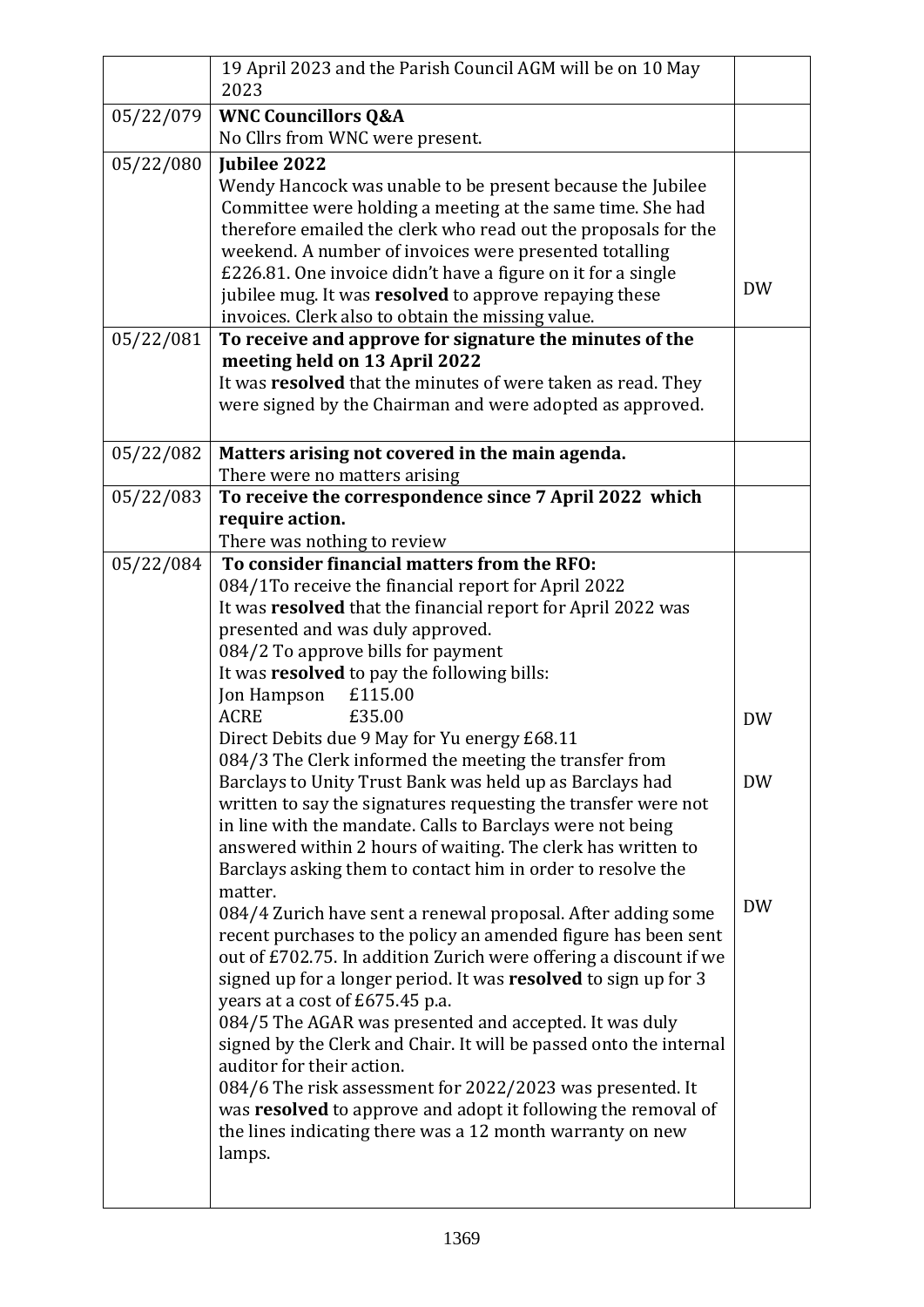| 05/22/085 | <b>Village Maps</b>                                                                                                             |           |
|-----------|---------------------------------------------------------------------------------------------------------------------------------|-----------|
|           | The clerk informed the meeting the council had now registered                                                                   |           |
|           | for a free service from the OS and he will be in contact with                                                                   |           |
|           | them to discuss the map requirements.                                                                                           | <b>DW</b> |
| 05/22/086 | To determine responses to recent planning applications                                                                          |           |
|           | 086/1WNS/2022/0224/FUL Hinton in the Hedges Road                                                                                |           |
|           | It is understood this matter is now progressing to a planning                                                                   | MM        |
|           | committee possibly in July.                                                                                                     |           |
|           | 086/2WNS/2022/0161/OUT Seven Sisters Land                                                                                       | MM        |
|           | No further information has been received from WNC following                                                                     |           |
|           | previous requests.                                                                                                              |           |
|           | 086/3 WNS/2021/2139/FUL The Manor, Manor Lane                                                                                   | MM        |
|           | No further information has been received from WNC following                                                                     |           |
|           | previous requests.                                                                                                              |           |
|           | 086/4 WNS/2022/0715/FUL Agricultural Building Glebe Farm                                                                        | MM        |
|           | It was resolved to support this application.                                                                                    | <b>DW</b> |
| 05/22/087 | To update on the NCALC Asset Mapping Project (AMP)<br>The clerk and Cllr Morris will be doing a walk round $w/c$ 23             |           |
|           | May to complete this project.                                                                                                   |           |
| 05/22/088 | <b>Copse Lodge Solar Farm</b>                                                                                                   |           |
|           | Cllr Morris had previously circulated a draft response from the                                                                 |           |
|           | Parish Council. It was resolved to approve the response and                                                                     | <b>MM</b> |
|           | submit it to WNC. Dame Andrea Leadsom MP will be copied in                                                                      |           |
|           | on our response.                                                                                                                |           |
|           | It was noted that the matter is still with the WNC Planning                                                                     |           |
|           | Officer with a decision to be made by Committee in July at the                                                                  |           |
|           | earliest. The PC also noted that the CPRE Objection document                                                                    |           |
|           | had now been submitted.                                                                                                         |           |
| 05/22/089 | To discuss traffic matters for the village.                                                                                     |           |
|           | 089/1 Slippery Footpaths                                                                                                        |           |
|           | There has been no response from WNC. The Unitary Councillors                                                                    | МM        |
|           | have been asked to resolve the matter. This matter has been                                                                     |           |
|           | rolling on for approximately 18 months. It was resolved to                                                                      |           |
|           | contact the Leader of WNC and the CEO directly. We will wait<br>for up to 2 weeks for a response before considering possible    |           |
|           | legal moves.                                                                                                                    |           |
|           | 089/2 Crumbling drain repairs A422                                                                                              |           |
|           | Repairs have been carried out, however Cllr Willett reported                                                                    | <b>BW</b> |
|           | that cracks are already starting to appear in the repairs. He will                                                              |           |
|           | monitor them and report back.                                                                                                   |           |
|           | 048/3 No Waiting New Road/Queens Street                                                                                         |           |
|           | This is now with WNC to complete the approval process.                                                                          |           |
| 05/22/090 | Bypass update.                                                                                                                  |           |
|           | An on-line meeting has been held with Dame Andrea Leadsom                                                                       |           |
|           | MP, WNC Cllrs Phil Larratt and Rebecca Breese, WNC Officers                                                                     |           |
|           | Fiona Unett, Stuart Timmins, and Nick Henstock. Along with Cllr                                                                 |           |
|           | Morris. Andrea Leadsom has now requested a meeting with the                                                                     |           |
|           | Secretary of State for Transport, Grant Shapps, and has asked                                                                   |           |
|           | WNC to provide more data in preparation for the meeting. Cllr<br>Willett asked how long we wait for WNC to do their stuff as we |           |
|           | do not want further extended. Cllr Morris agreed to write to                                                                    | MM        |
|           | Andrea Leadsom to ask for a timeframe for the expected replies                                                                  |           |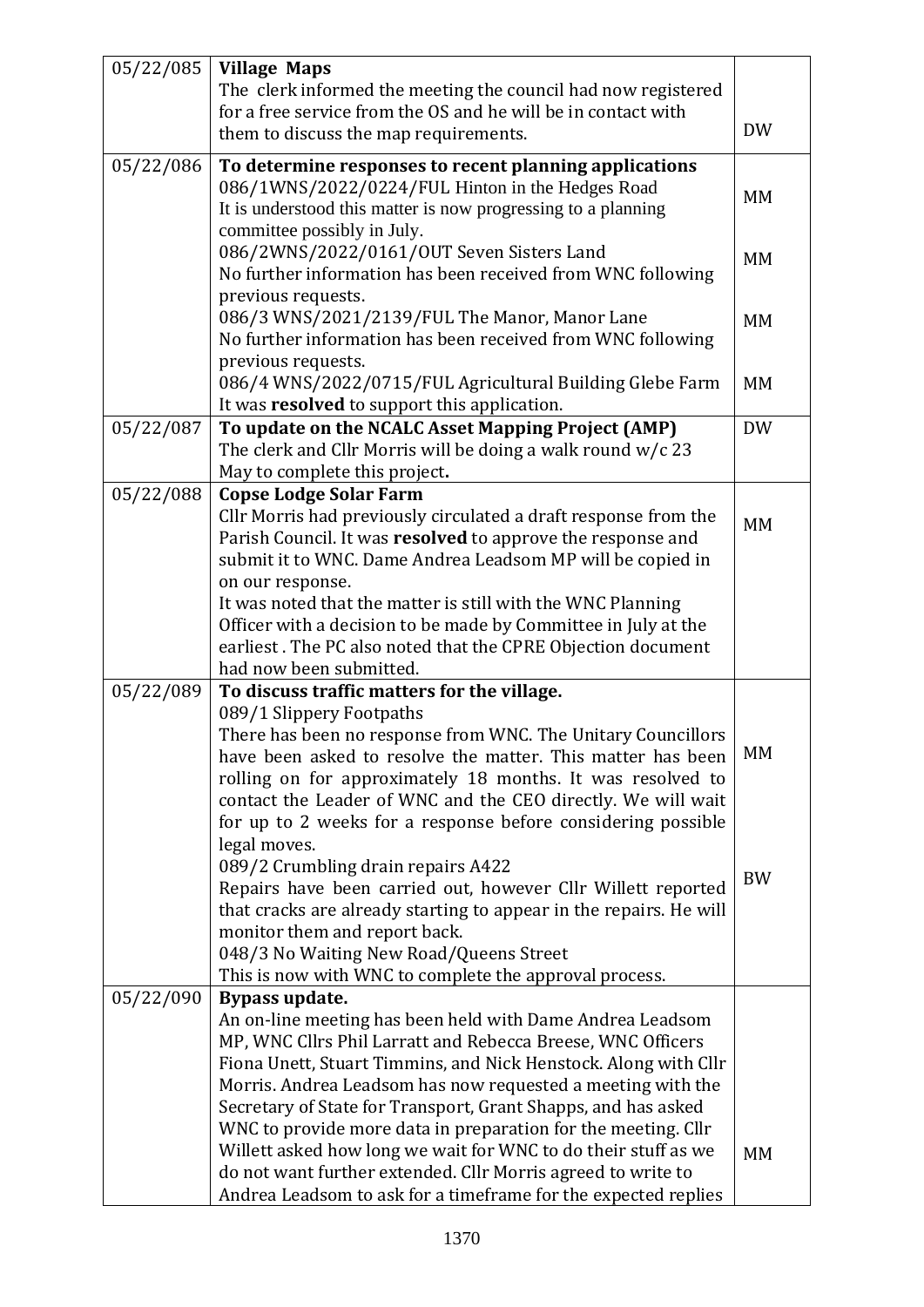|           | from WNC.                                                                                                                                                                                                                                                                                                                                                                                                                                                                                                         |           |
|-----------|-------------------------------------------------------------------------------------------------------------------------------------------------------------------------------------------------------------------------------------------------------------------------------------------------------------------------------------------------------------------------------------------------------------------------------------------------------------------------------------------------------------------|-----------|
| 05/22/091 | <b>Childrens' Playpark</b><br>Cllr Grant is contacting the company which installed the<br>playpark to obtain a day rate for a couple of days work to                                                                                                                                                                                                                                                                                                                                                              |           |
|           | resolve the most pressing issues raised by the health and safety<br>report. Cllr Grant will prioritise the issues.                                                                                                                                                                                                                                                                                                                                                                                                | JG        |
|           | Cllr Grant will visit a neighbouring playpark and see what<br>signage they have in place in order that our playpark can be<br>equipped with the necessary warning and advice signs.                                                                                                                                                                                                                                                                                                                               | JG        |
| 05/22/092 | <b>Defibrillator</b><br>Regular checks are being carried out by a resident, who is a<br>qualified Medical Responder.                                                                                                                                                                                                                                                                                                                                                                                              |           |
| 05/22/093 | <b>Review of Annual Parish Meeting 20 April 2022</b><br>It was resolved to ask the school to prepare a presentation for<br>the APM in April 2023 just as they had intended for the 2020<br>meeting before the Pandemic curtailed that meeting. Clerk to<br>contact with the School Head.                                                                                                                                                                                                                          | <b>DW</b> |
| 05/22/094 | Cleaning the bus shelters.<br>The seats in the bus shelter need cleaning. Cllr Morris has<br>cleaned those in the church bus shelter. It was resolved to<br>approach the company which cleans our street signs to obtain a<br>quotation for regular cleaning.                                                                                                                                                                                                                                                     | <b>DW</b> |
|           | <b>Round the table</b><br>The clerk has been notified that no request for an election has<br>been lodged, so it is now in order for the PC to proceed with the<br>process for co-opting a parishioner to the council. 2 posters<br>will be placed in the noticeboards which the clerk will also<br>circulate on the Parish database, along with an update on the<br>PC website and an article in the June Chronicle. Any interested<br>parties will be requested to attend the next PC meeting on 8<br>June 2022. | <b>DW</b> |

The meeting closed at 9pm.

The next meeting will take place on Wednesday 8 June 2022 at 7.00pm.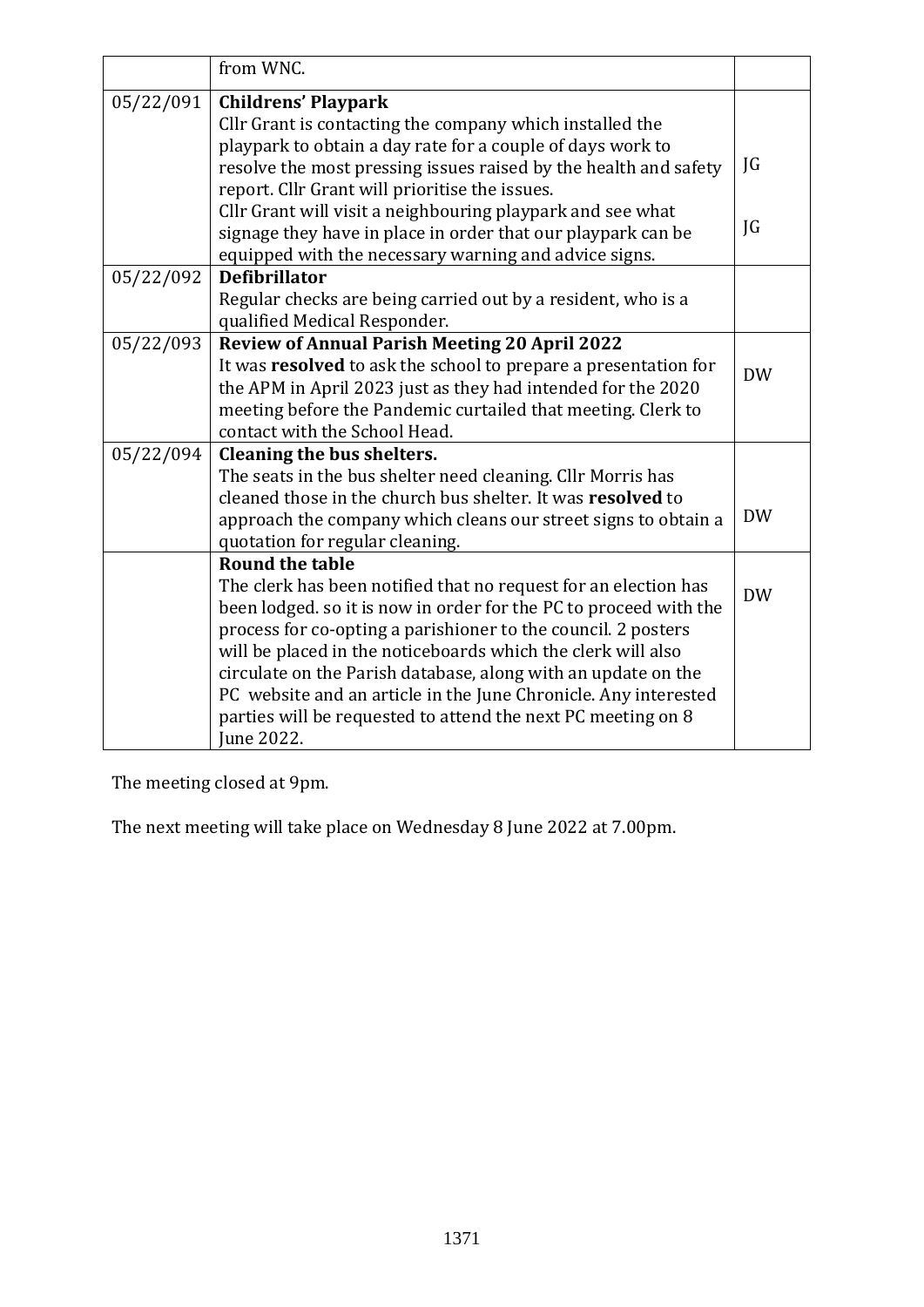| г шански кероге дрі н 2022<br>Farthinghoe Parish Council Financial Report to 30 April 2022 |            |
|--------------------------------------------------------------------------------------------|------------|
|                                                                                            |            |
| <b>Bank Statements on 30 April 2022</b>                                                    | £20,523.06 |
| <b>Business Saver Account</b>                                                              | £5,116.04  |
| <b>Community Account</b>                                                                   | £6,221.52  |
| <b>Unity Bank</b>                                                                          | £9,185.50  |
| Un-presented payments to 30 April 2022                                                     | £387.90    |
| <b>ACTUAL FINANCIAL POSITION on 30 April 2022</b>                                          | £20,135.16 |
| <b>Monies Held on Behalf of Village</b>                                                    |            |
| PLAYPARK FUND POSITION on 30 April 2022                                                    | £1,697.47  |
| DEFIBRILLATOR FUND POSITION on 30 April 2022                                               | £436.48    |
| Monies Ring-fenced as Reserves on 30 April 2022                                            |            |
| Precept Reserves (for Parish Elections)                                                    | £1,500.00  |
| Parish Council Fund Position on 30 April 2022                                              | £16,501.21 |
| Parish Council Fund bills to be agreed:                                                    |            |
| Bills for Payment in May 2022                                                              |            |
| Jon Hampson                                                                                | £115.00    |
| <b>ACRE</b>                                                                                | £35.00     |
| Direct Debits paid 9 May 2022 (yu energy)                                                  | £68.11     |
| Parish Council Fund Position on 11 May 2022                                                | £16,283.10 |
| <b>Financial Transactions for April 2022</b>                                               |            |
| Direct Debits presented in April 2022 (yu energy)                                          | £68.11     |
| Receipts during April 2022 (precept & NCALC)                                               | £6,479.52  |
| Cheques/Internet payments out in April 2022                                                | £0.00      |
| Cheques/payments drawn since 1 April 2022                                                  | £0.00      |
| Playpark Fund Bills in April 2022                                                          | £0.00      |
| Defibrillator Bills in April 2022                                                          | £0.00      |
| Vat to be claimed to end of April 2022 onwards                                             | £35.50     |
|                                                                                            |            |

## **Financial Report April 2022**